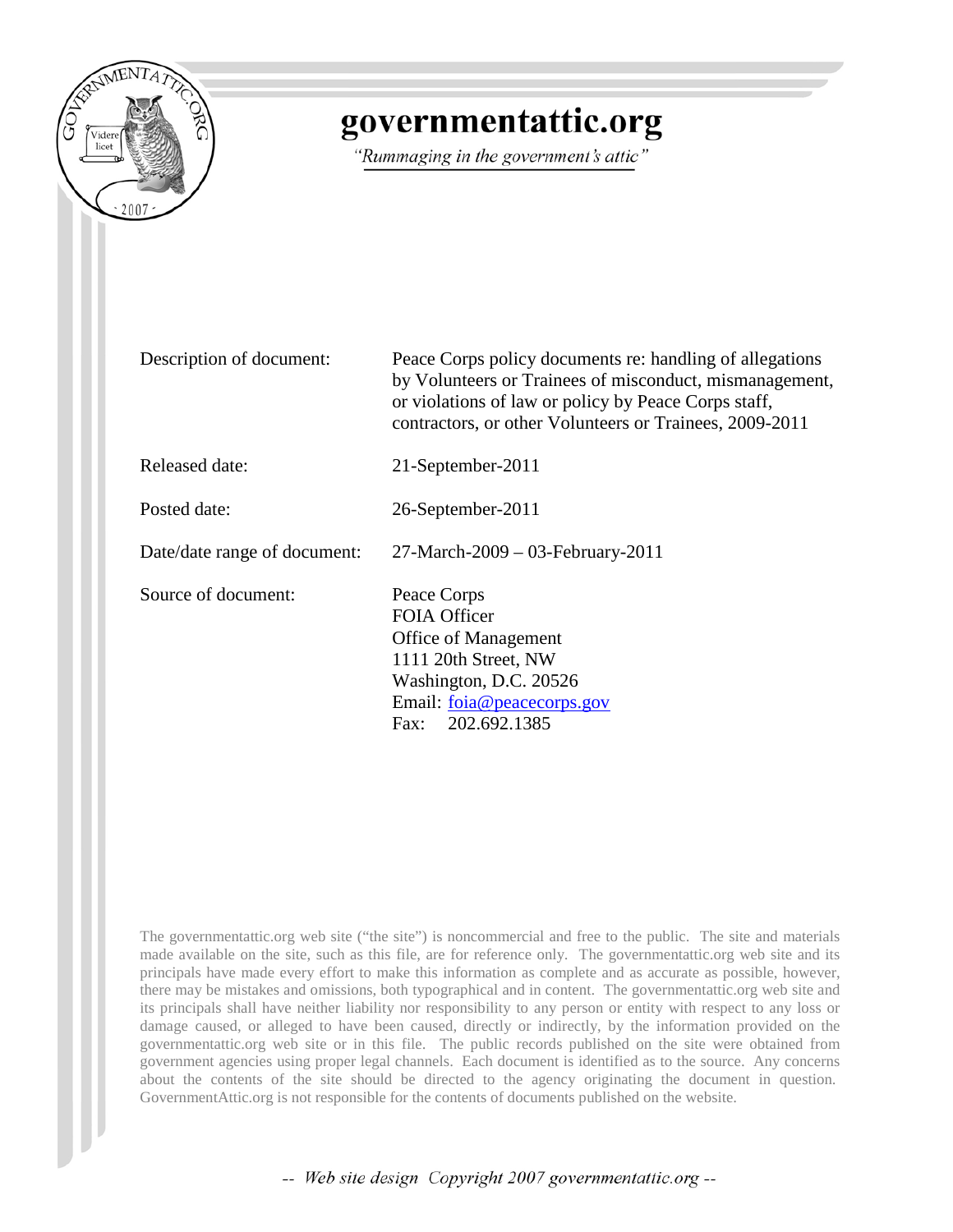

September 21 , 2011

RE: FOIA Request No. 11-158

This is in response to your Freedom of Information Act (FOIA) request. Specifically, you request a copy of 1) IPS 1-09 - Handling of Volunteer/ Trainee Allegations, dated March 27, 2009, Office of General Counsel, Issuance Memo, authored by Carl Sosebee, 2 pages and 2) MS 2701 Handling of Volunteer/Trainee Allegations, dated January 14, 2011 , which supersedes IPS 1-09, also two pages in length.

We located five documents responsive to your request. MS 271 Handling of Volunteer/Trainee Allegations dated January 14, 2011 was replaced on February 3, 2011. We are providing you a copy of MS 271 issued on February 3, 2011. Attached please find IPS 1-09- Handling of Volunteer/Trainee Allegations and Issuance Memo (3 pages) and MS 271 Handling of Volunteer/Trainee Allegations and Issuance Memos (5 pages). These are the most responsive documents available. No pages were withheld. We are providing this at no cost to you.

I trust this is of assistance to you. If you have questions regarding this response, please feel free to contact me at 202-692-1236 or foia@peacecorps.gov.

Sincerely,

Denora Miller FOIA Officer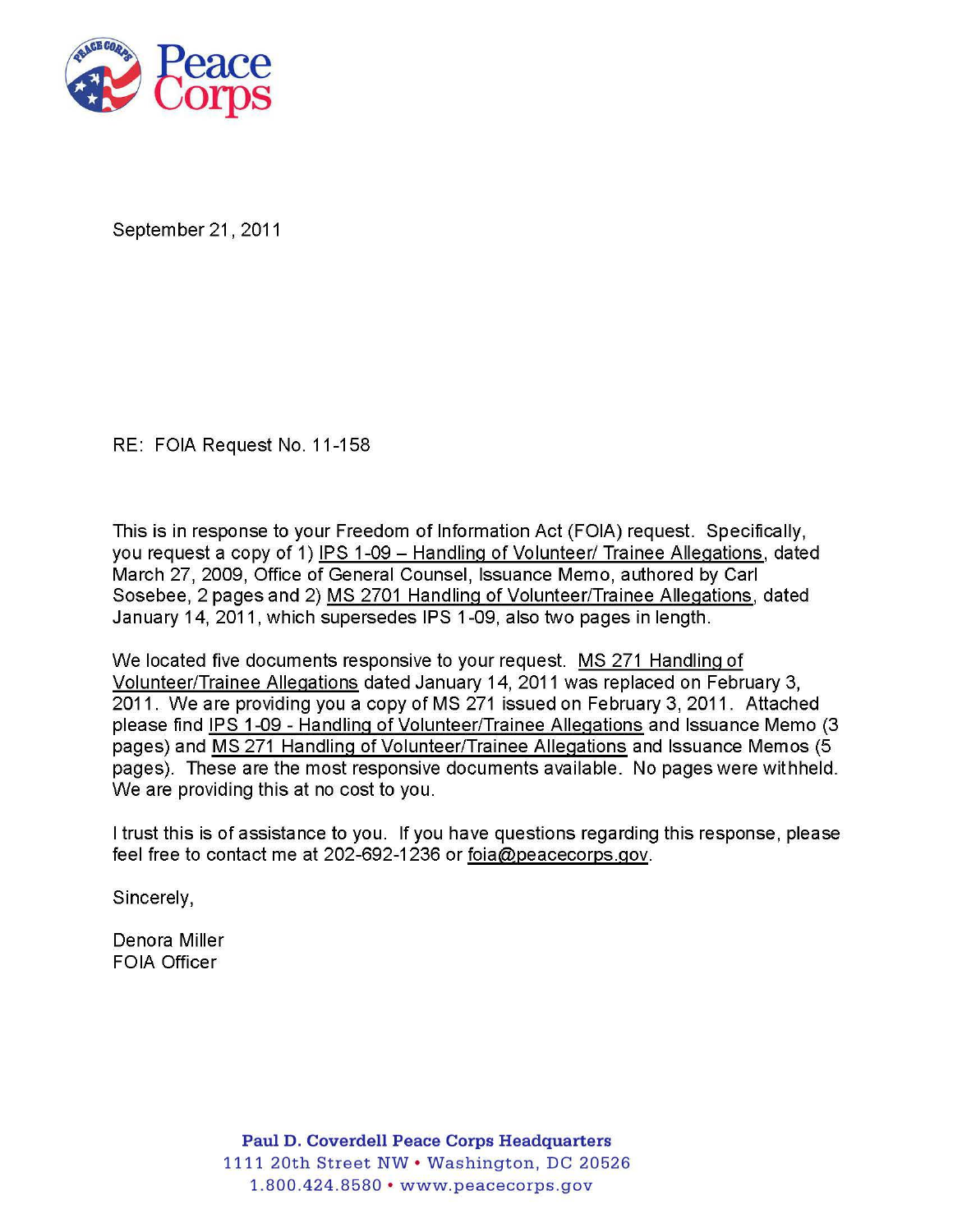#### **OFFICE OF THE GENERAL COUNSEL**

#### **MEMORANDUM**

| To:      | All Staff                                                                                   |
|----------|---------------------------------------------------------------------------------------------|
| Through: | Carl R. Sosebee, Acting General Counsel                                                     |
| From:    | Nancy G. Miller, Associate General Counsel<br>Nicola A. P. Cullen, Policy & Program Analyst |
| Date:    | March 27, 2009                                                                              |
| Subject: | Issuance of Interim Policy Statement 1-09 Handling of Volunteer/Trainee Allegations         |

On March 27, 2009, the Director approved, and on March 27, 2009, the Peace Corps issued *Interim Policy* Statement 1-09 *[Handling of Volunteer/Trainee Allegations.](http://inside.peacecorps.gov/index.cfm?viewDocument&document_id=20603&filetype=htm)*

IPS 1-09 sets out Peace Corps' policy for handling allegations by Volunteers or Trainees of misconduct, mismanagement, or violations of law or policy.

**Contact Information –** If there are any questions regarding the new policy, contact the Office of the [General Counsel](http://inside.peacecorps.gov/index.cfm?branch=15) . Posts that cannot access the Intranet should send an e-mail to the [Office of the General](http://inside.peacecorps.gov/index.cfm?branch=15)  [Counsel](http://inside.peacecorps.gov/index.cfm?branch=15) and they will be provided with copies of the revised manual section.

**Instructions** – Each Peace Corps office and post should print this policy, including the issuance memo, for inclusion in their Peace Corps Manual binders for use when electronic systems are unavailable.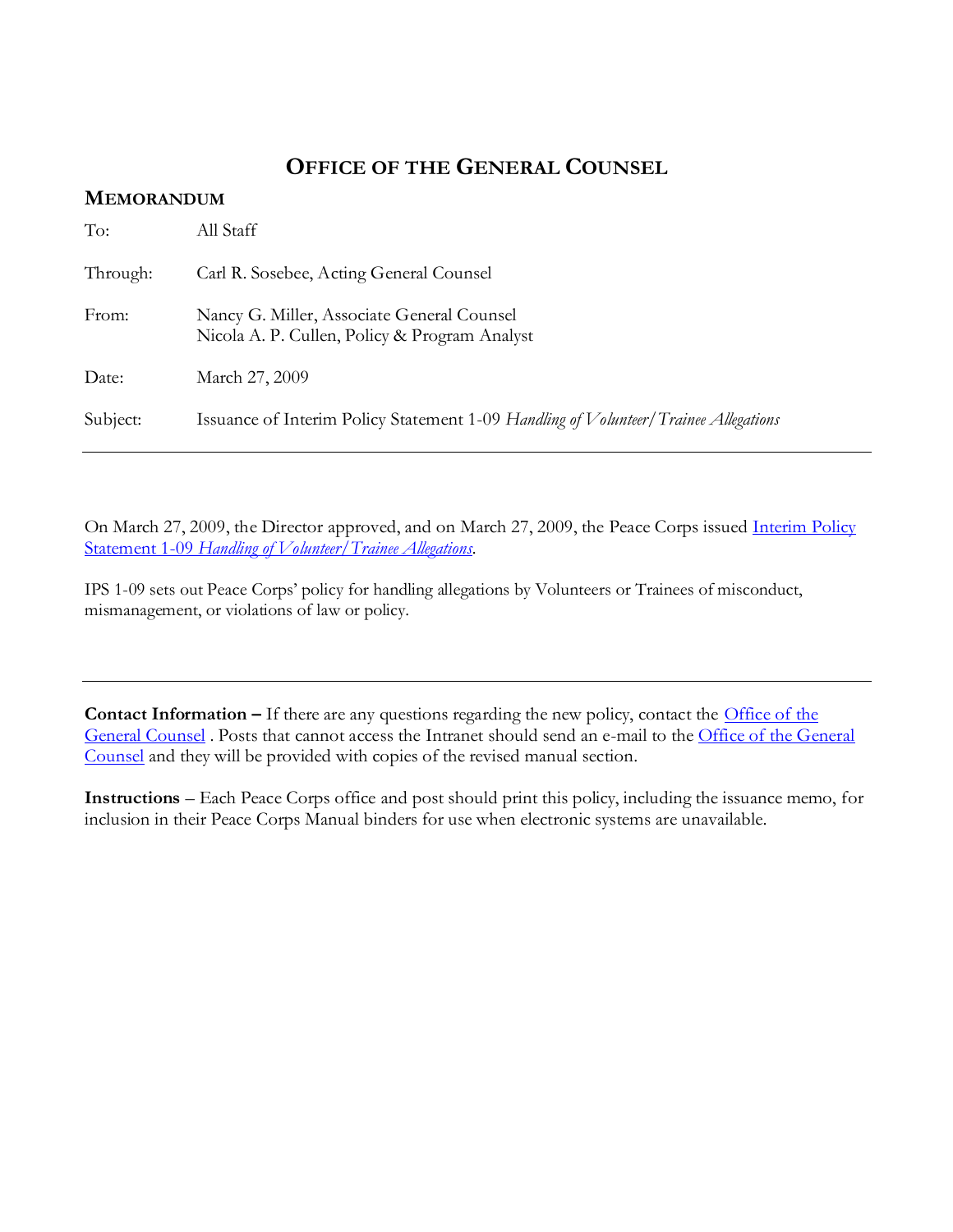# **IPS 1-09 - Handling of Volunteer/Trainee Allegations**

**Date:** March 27, 2009 **Responsible Office:** Office of the General Counsel

Issuance Memo

# **1.0 Purpose**

The purpose of this Interim Policy Statement is to set out explicitly Peace Corps policies for handling allegations by a Volunteer or Trainee of misconduct, mismanagement, or violations of law or policy.

# **2.0 Policies**

**2.1** Volunteers/Trainees (V/Ts) must be informed that they should report to the Office of Inspector General (OIG) any activity which they reasonably believe constitutes a violation of federal law, rule, or regulation; mismanagement; serious misconduct; gross waste of funds; abuse of authority; or a substantial and specific danger to the public health and safety relating to the programs and operations of the Peace Corps. *See* MS 861 *Office of the Inspector General* . Such reports will be handled by the OIG as set forth in MS 861.

**2.2** (a) V/Ts may also report such allegations to senior staff at post or to the appropriate Regional Director.

(b) Any Peace Corps staff member receiving an allegation from a V/T must treat the information with the utmost discretion and confidentiality consistent with appropriate handling of the allegation and applicable law, including where appropriate, referral to the OIG or other legal authorities.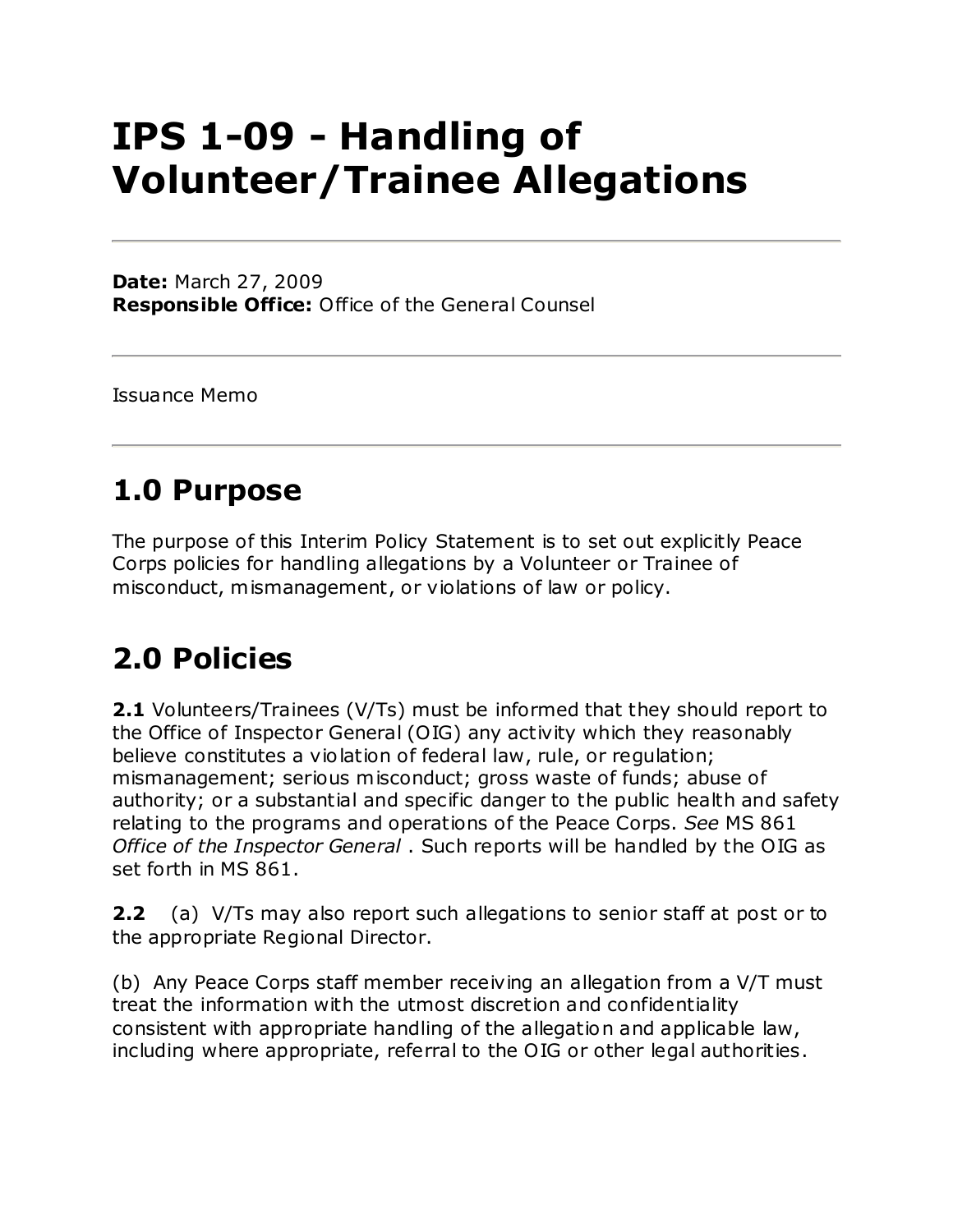(c) No Peace Corps staff person may retaliate in any manner against a V/T because the V/T reported an allegation under this subsection. Nothing in this IPS should be construed to exempt a V/T from the requirement to behave in accordance with MS 204 *Volunteer Conduct*.

(d) All allegations by V/Ts will be given serious consideration and review and will be handled and resolved or disposed of, as appropriate, by management and/or the OIG.

(e) Based upon the nature of the allegations and the totality of available facts, appropriate measures must be taken to ensure the V/T's safety.

### **3.0 Effective Date**

The effective date is the date of issuance.

Authored By Carl Sosebee Mar 27, 2009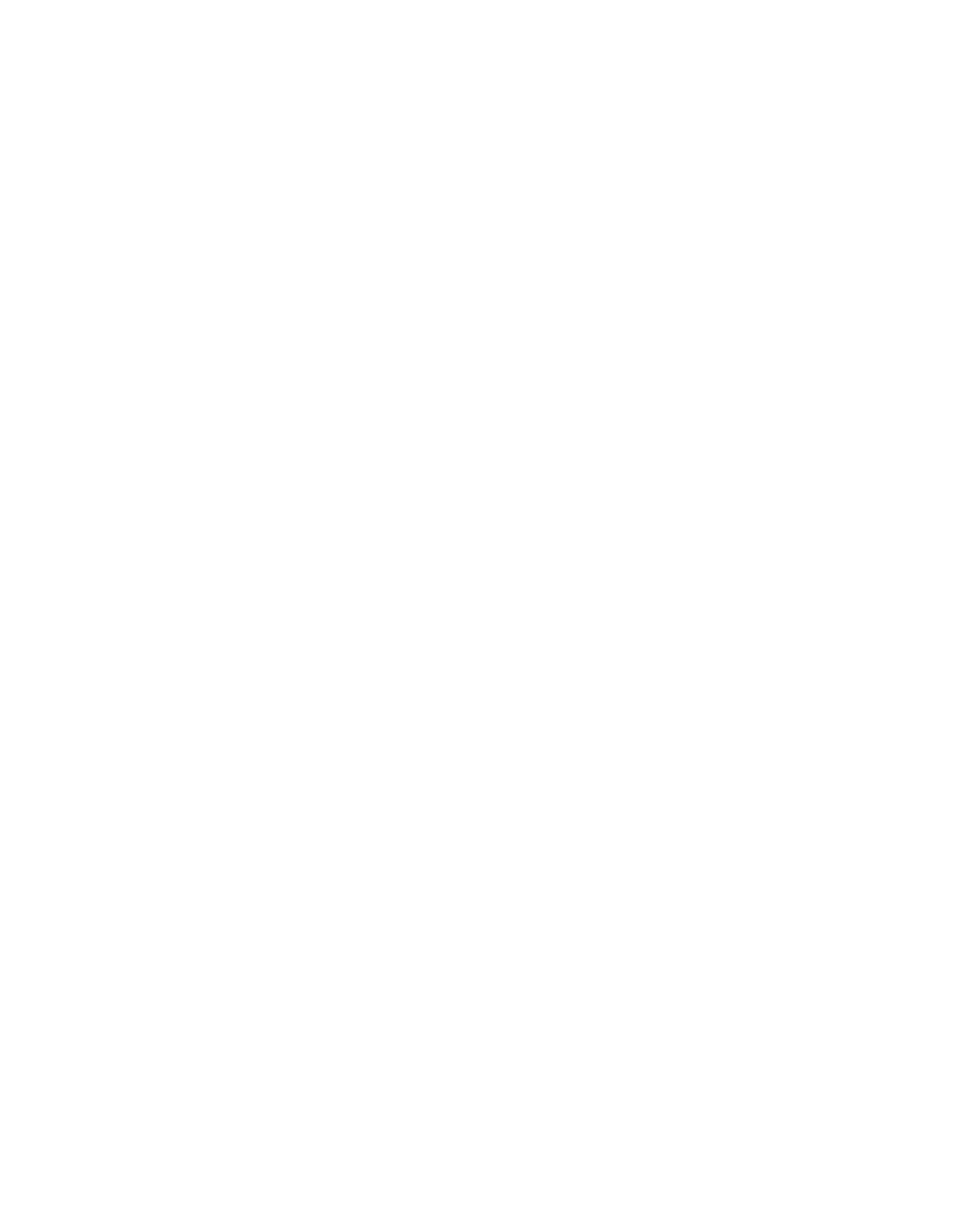#### **MEMORANDUM TO ALL STAFF**

| To:      | All Staff                                                             |
|----------|-----------------------------------------------------------------------|
| From:    | Nicola A. P. Cullen, Committee Secretary                              |
| Date:    | January 14, 2011                                                      |
| Subject: | New Manual Section – MS 271 Handling of Volunteer/Trainee Allegations |
|          |                                                                       |

On January 14, 2011, the Director approved and Peace Corps issued a new manual section: [MS 271](http://inside.peacecorps.gov/index.cfm?viewDocument&document_id=28104&filetype=htm)  *[Handling of Volunteer/Trainee Allegations](http://inside.peacecorps.gov/index.cfm?viewDocument&document_id=28104&filetype=htm)*. The new policy does the following:

- Continues the agency's policy in IPS 1-09 regarding the handling Volunteer/Trainee (V/T) allegations of misconduct, mismanagement, and violations of federal law or regulation.
- Sets out the policy for handling  $V/T$  allegations or concerns regarding the conduct of host country nationals who are not Peace Corps staff and behavior that is beyond the legal jurisdiction of the Peace Corps.
- Emphasizes the rights and obligations of V/Ts to report allegations or concerns to the Inspector General and senior staff at post or at Peace Corps headquarters and describes in greater detail how such allegations and concerns will be handled.
- Stresses that allegations and concerns expressed by  $V/Ts$  are to be treated with utmost confidentiality; requires managers to ensure the safety of  $V/Ts$  reporting allegations or concerns; and prohibits any retaliation against a  $V/T$  for bringing allegations to the attention of appropriate officials.

**Contact Information –** If there are any questions regarding the new policy, contact the [Office of](http://inside.peacecorps.gov/index.cfm?branch=1608)  [Global Operations](http://inside.peacecorps.gov/index.cfm?branch=1608) or the [Office of Safety and](http://inside.peacecorps.gov/index.cfm?branch=33) Security. Posts that cannot access the intranet should send an e-mail to [policy@peacecorps.gov](mailto:policy@peacecorps.gov) and copies of the revised manual section will be provided.

**Instructions** – Each Peace Corps office and post should print this policy, including the issuance memo, for inclusion in their Peace Corps Manual binders for use when electronic systems are unavailable.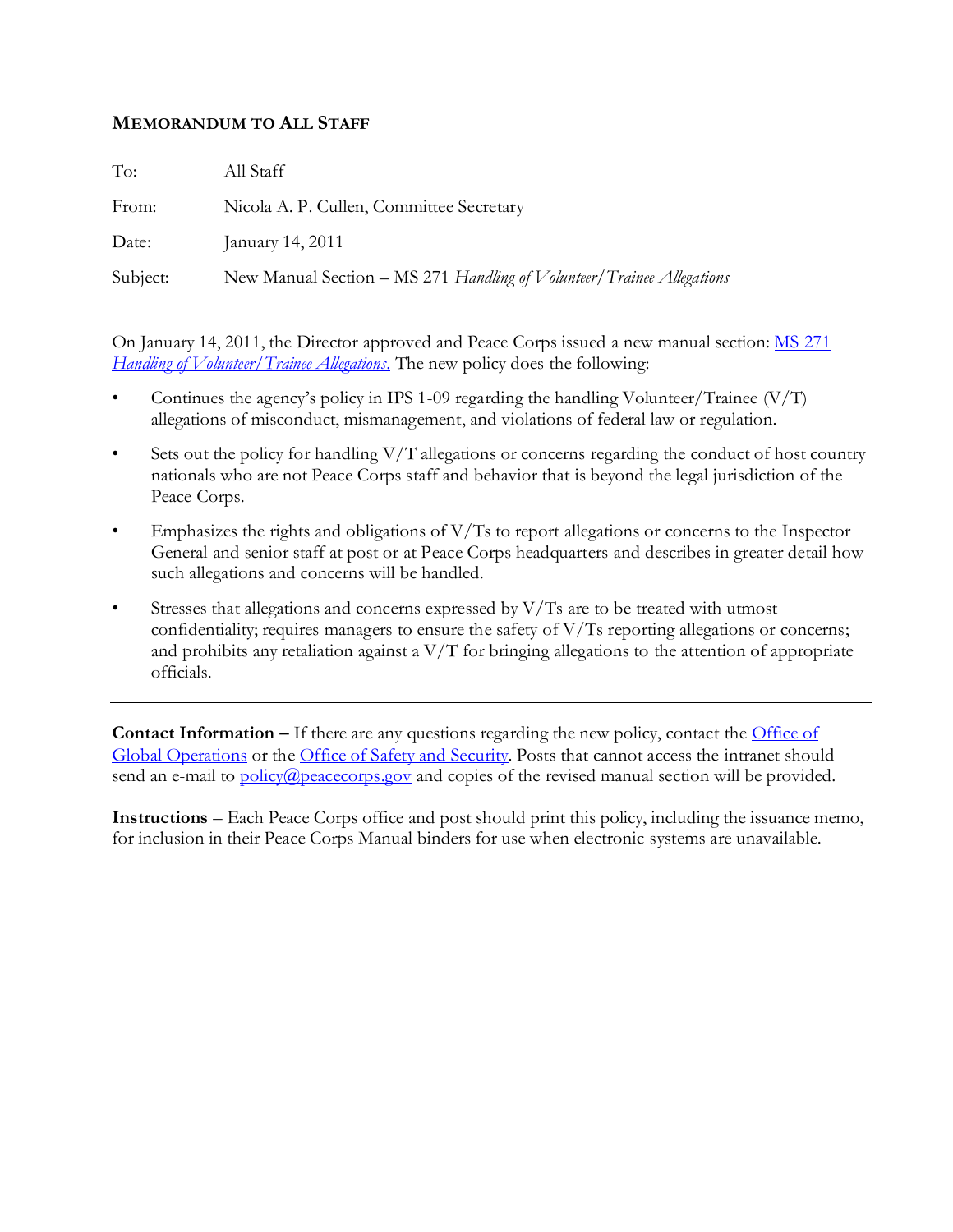#### **MEMORANDUM TO ALL STAFF**

| To:      | All Staff                                                     |
|----------|---------------------------------------------------------------|
| From:    | Nicola A. P. Cullen, Committee Secretary                      |
| Date:    | February 3, 2011                                              |
| Subject: | Revisions to MS 271 Handling of Volunteer/Trainee Allegations |

On January 31, 2011, the Director approved and on February 3, 2011, Peace Corps issued revisions to manual section MS 271 *[Handling of Volunteer/Trainee Allegations](http://inside.peacecorps.gov/index.cfm?viewDocument&document_id=28104&filetype=htm)*. The revisions do the following:

- State that V/Ts can bring allegations or concerns about another V/T to the attention of Peace Corps.
- Clarify that V/Ts can bring allegations or concerns about anyone outside the jurisdiction of Peace Corps.
- State that nothing precludes Peace Corps from taking action against persons who knowingly or recklessly make false statements or accusations.

**Contact Information –** If there are any questions regarding the new policy, contact the **Office of** [Global Operations](http://inside.peacecorps.gov/index.cfm?branch=1608) or the [Office of Safety and](http://inside.peacecorps.gov/index.cfm?branch=33) Security. Posts that cannot access the intranet should send an e-mail to [policy@peacecorps.gov](mailto:policy@peacecorps.gov) and copies of the revised manual section will be provided.

**Instructions** – Each Peace Corps office and post should print this policy, including the issuance memo, for inclusion in their Peace Corps Manual binders for use when electronic systems are unavailable.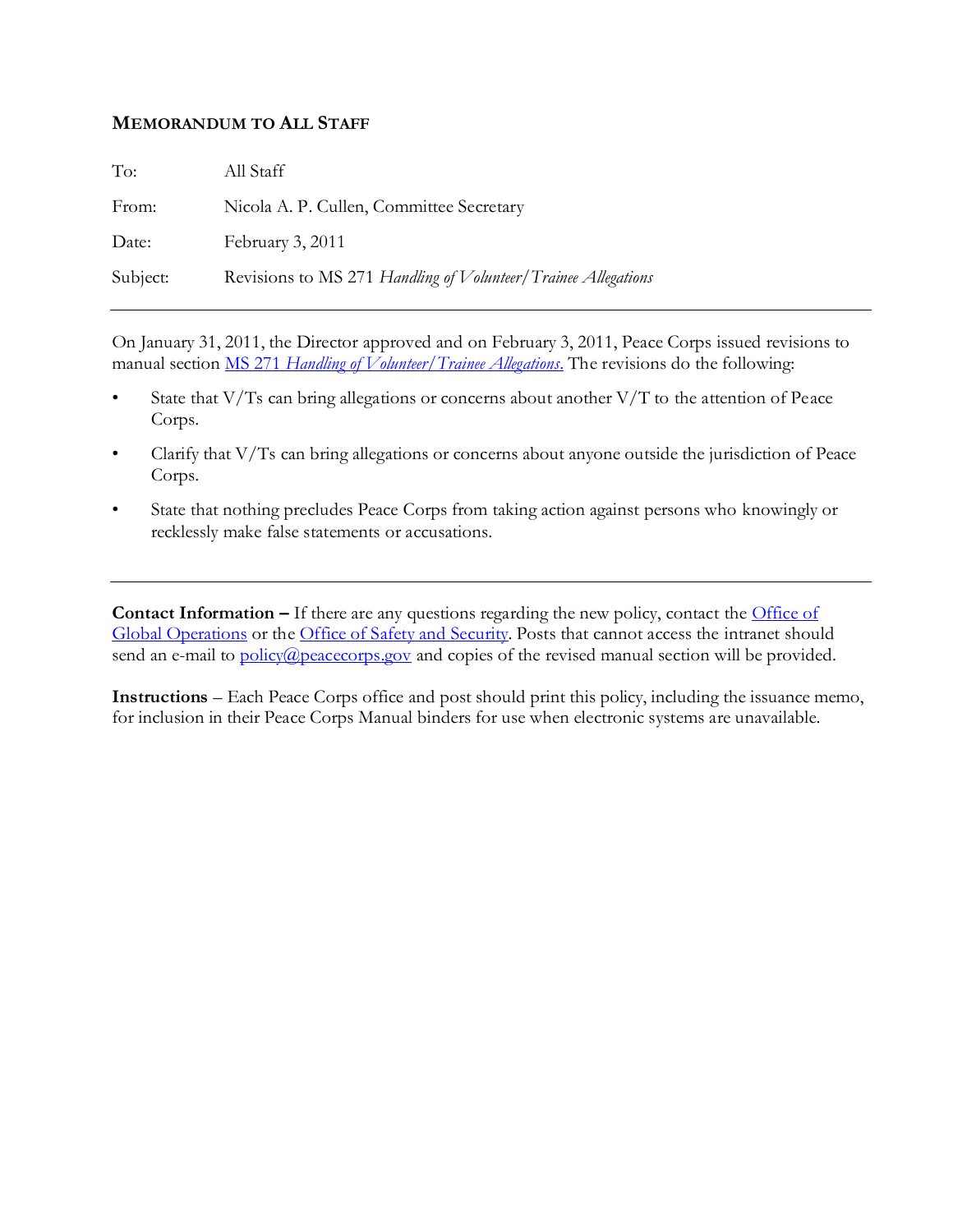### **MS 271 Handling of Volunteer/Trainee Allegations**

Date: February 3, 2011 Responsible Office: Office of Safety and Security and Office of Global Operations Supersedes: 01/14/2011; IPS 1-09 3/27/09

Issuance Memo Issuance Memo 1/14/11

### **Table of Contents**

- 1.0 Authority
- 2.0 Purpose
- 3.0 Policies
- 4.0 Inspector General
- 5.0 Handling Allegations and Concerns
- 6.0 Effective Date

# **1.0 Authority**

The Peace Corps Act, 22 U.S.C. 2503 (b); Executive Order 12137 (1979)

### **2.0 Purpose**

This Manual Section sets forth Peace Corps policies on the handling of allegations by Volunteers or Trainees of misconduct, mismanagement, or violations of law or policy by Peace Corps staff, contractors, or other Volunteers or Trainees or in connection with Peace Corps programs or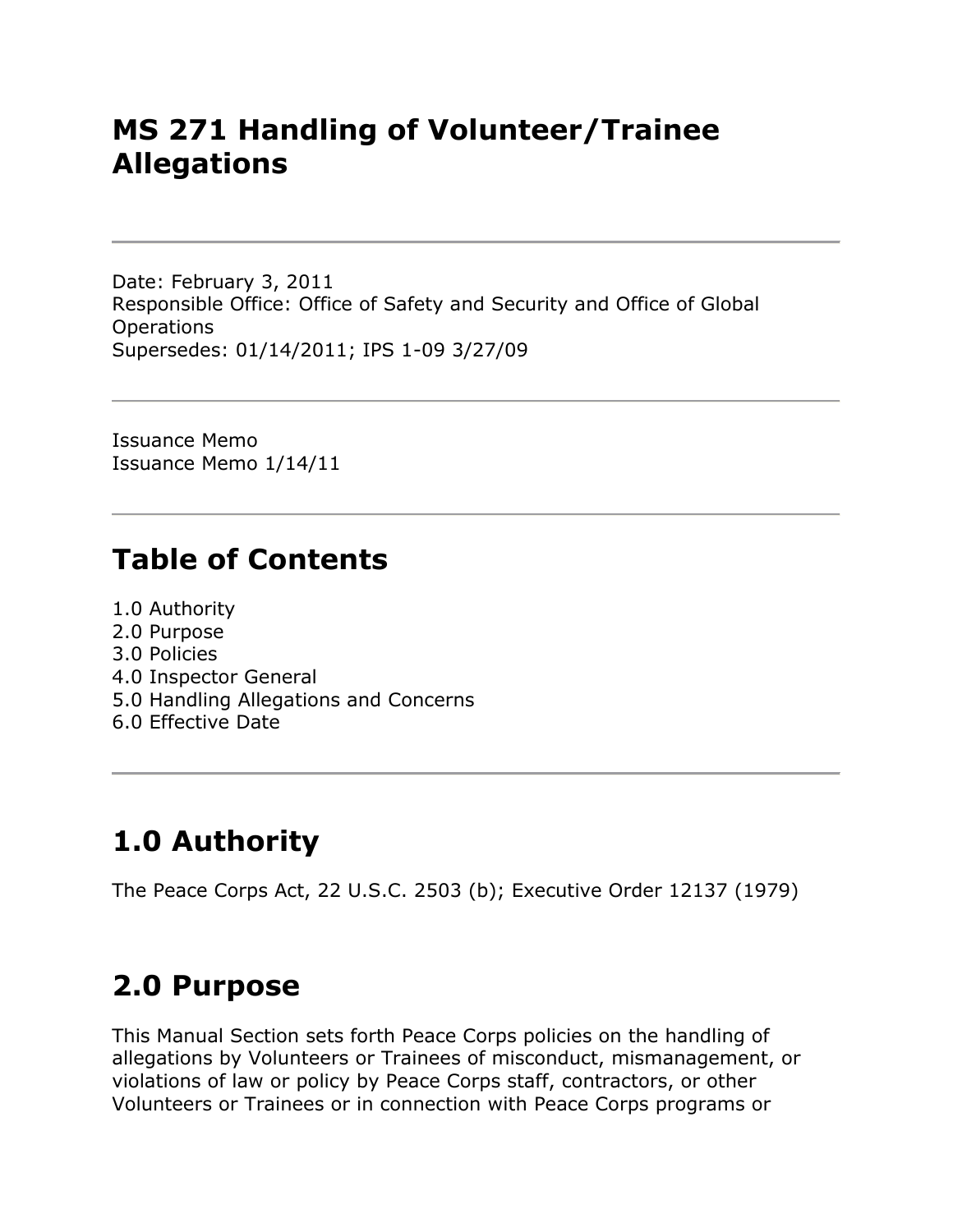operations; and on the handling of allegations or other concerns of Volunteers or Trainees about the conduct of other individuals or organization, including host country nationals regarding behavior and other matters that are beyond the legal jurisdiction of Peace Corps.

# **3.0 Policies**

- (a) Volunteers/Trainees (V/Ts) must be informed of their rights and Peace Corps expectations with respect to bringing to the attention of Peace Corps allegations of misconduct, mismanagement, violations of law or policy that relate to Peace Corps staff, contractors, other V/Ts, programs, and operations.
- (b) V/Ts must also be informed that they may discuss with Peace Corps staff allegations or concerns on topics or issues that are beyond the legal jurisdiction of Peace Corps, such as behavior by a local national with whom the V/T has regular contact but who does not work for Peace Corps or participate directly in a Peace Corps project or program.
- (c) V/Ts must be provided open access and appropriate channels in which to raise the types of allegations and concerns referred to in subsections (a) and (b) above, with an understanding and commitment that their allegations and concerns will be given appropriate attention; that no V/T will be retaliated against by Peace Corps staff for bringing forth allegations and concerns; and that management will take every step necessary to ensure the safety of any V/T.

### **4.0 Inspector General**

With respect to the rights and Peace Corps expectations referred to in Section 3 (a) above, V/Ts must be informed that they should report to the Office of Inspector General (OIG) any activity which they reasonably believe constitutes (1) a violation of federal law, rule, or regulation; (2) mismanagement; (3) serious misconduct; (4) gross waste of funds; (5) abuse of authority; or (6) a substantial and specific danger to the public health and safety relating to the programs and operations of the Peace Corps. *See* MS 861. Such reports will be handled by the OIG as set forth in MS 861.